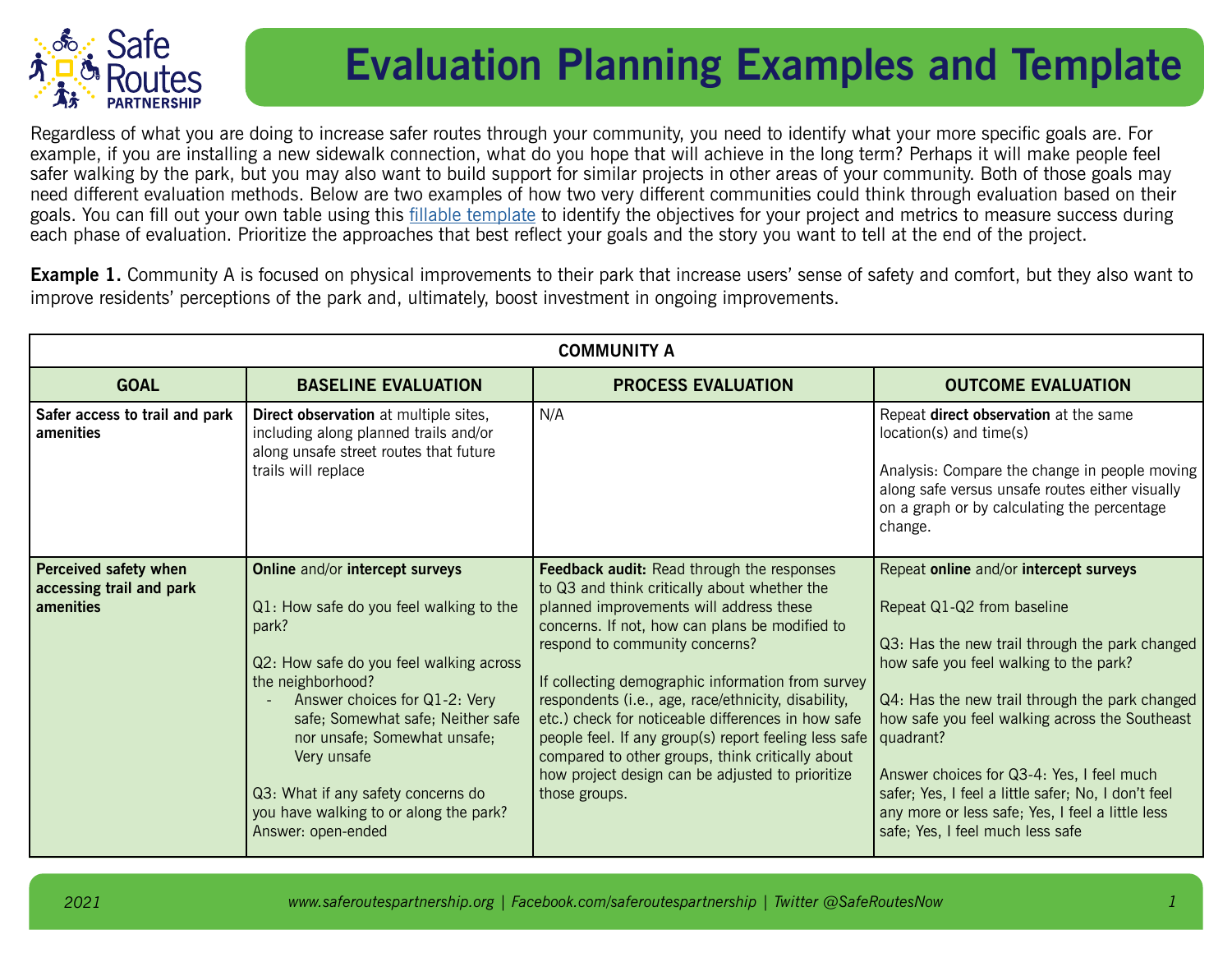| <b>COMMUNITY A</b>                                 |                                                                                                                                                                                                                                                                                                                                                                               |                                                                                                                                                                                                                                                                                                                                                                                                                                                                                                                       |                                                                                                                                                                                                                                                                                                                                     |  |  |  |
|----------------------------------------------------|-------------------------------------------------------------------------------------------------------------------------------------------------------------------------------------------------------------------------------------------------------------------------------------------------------------------------------------------------------------------------------|-----------------------------------------------------------------------------------------------------------------------------------------------------------------------------------------------------------------------------------------------------------------------------------------------------------------------------------------------------------------------------------------------------------------------------------------------------------------------------------------------------------------------|-------------------------------------------------------------------------------------------------------------------------------------------------------------------------------------------------------------------------------------------------------------------------------------------------------------------------------------|--|--|--|
| <b>GOAL</b>                                        | <b>BASELINE EVALUATION</b>                                                                                                                                                                                                                                                                                                                                                    | <b>PROCESS EVALUATION</b>                                                                                                                                                                                                                                                                                                                                                                                                                                                                                             | <b>OUTCOME EVALUATION</b>                                                                                                                                                                                                                                                                                                           |  |  |  |
| Increased investment in the<br>park                | <b>Record keeping</b> (grant tracking)<br>Begin keeping track of financial<br>investments in the park, including<br>grants, financial or in-kind contributions<br>from other the city or community<br>organizations, etc. If possible, record<br>the amount of funding, who procured/<br>provided it, and how the contribution<br>was used to improve or maintain the<br>park | Informal record audit: As you record this<br>information, think critically about gaps and<br>opportunities you might be seeing. For instance,<br>have you identified new community partners to<br>engage on future projects, grants, or investments?<br>Are there previous grant opportunities that might<br>be worth applying to again? Are there unmet<br>needs in park improvements or maintenance?                                                                                                                | Ongoing record keeping<br>Continue recording investments<br>Analysis: Either quantitatively (through the<br>amount of investment or the number of discrete<br>grants/investments) visually (through graphs or<br>infographics), or qualitatively (through pictures<br>of improvements) display investments in the<br>Park over time |  |  |  |
| Changing perceptions of the<br>park (Storytelling) | N/A                                                                                                                                                                                                                                                                                                                                                                           | Semi-structured interviews: Use open-ended<br>questions to hold conversations with community<br>partners<br>What comes to mind when you think of the<br>park? How do you feel about the park?<br>Has your perception of the park changed?<br>Why or why not?<br>Have the changes to the park impacted<br>how you feel about the Southeast<br>quadrant? If so, how?<br>Analysis: With permission, record or take notes<br>during conversations to identify recurring themes<br>and highlight meaningful, direct quotes | N/A                                                                                                                                                                                                                                                                                                                                 |  |  |  |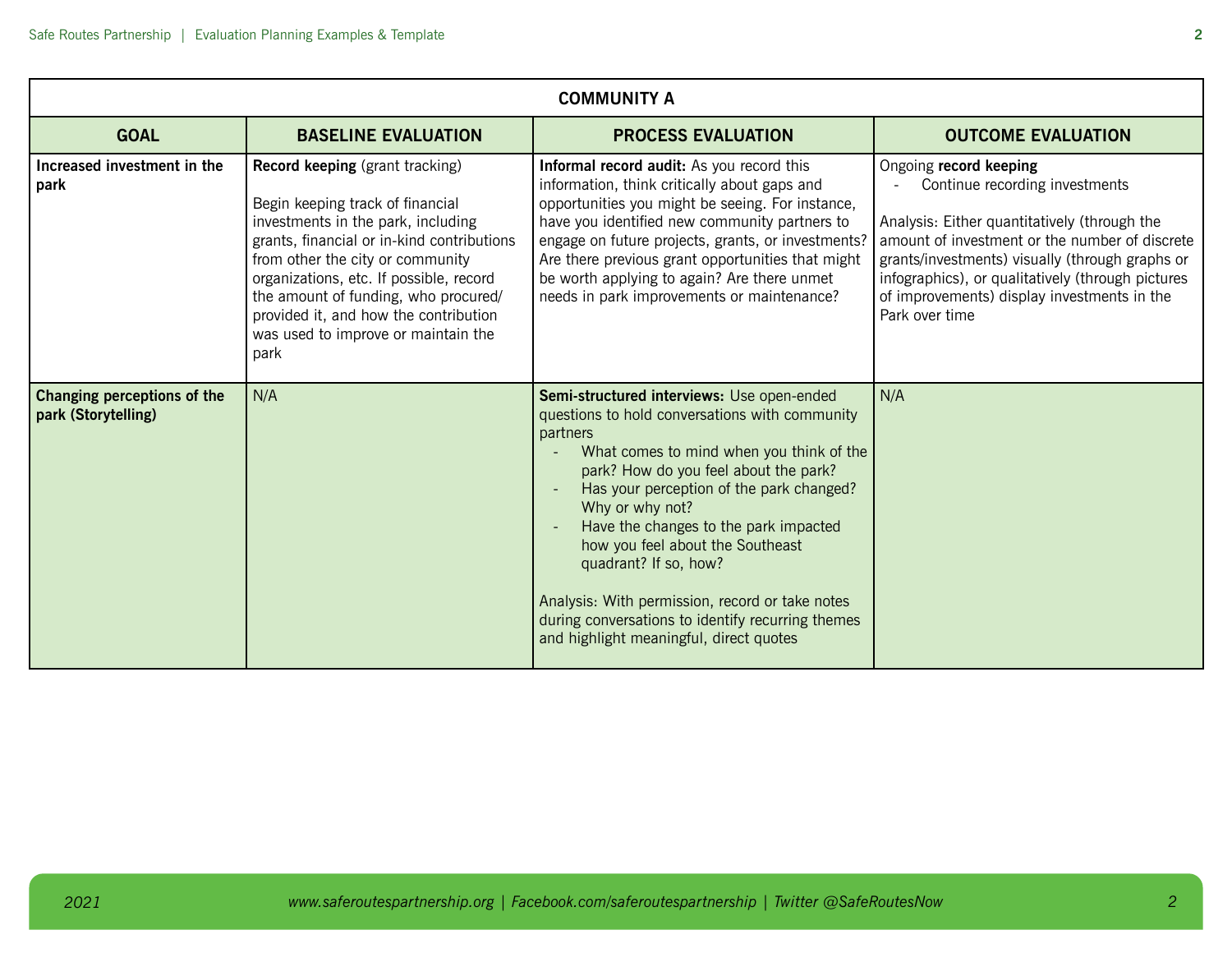## **Evaluation Planning Examples and Template (continued)**

**Example 2.** Community B wants to improve the community engagement process to ensure that they are reaching all segments of the population, not just the groups that typically show up to meetings. They are going to evaluate how well they are doing and try new approaches to engage with segments of the population that are not being engaged based on their data. One new approach is a community liaison program.

| <b>COMMUNITY B</b>                                                                                       |                                                                                                                                                                                                                                                                                                                                                                                        |                                                                                                                                                                                                                                                                                                                                                                                                                                                                                                                                                                                                                                                                                                                                                                                                                                                                                                                                                                                                                                                                                                                                                                                                                                                                                                                                                                               |                                                                            |  |  |  |
|----------------------------------------------------------------------------------------------------------|----------------------------------------------------------------------------------------------------------------------------------------------------------------------------------------------------------------------------------------------------------------------------------------------------------------------------------------------------------------------------------------|-------------------------------------------------------------------------------------------------------------------------------------------------------------------------------------------------------------------------------------------------------------------------------------------------------------------------------------------------------------------------------------------------------------------------------------------------------------------------------------------------------------------------------------------------------------------------------------------------------------------------------------------------------------------------------------------------------------------------------------------------------------------------------------------------------------------------------------------------------------------------------------------------------------------------------------------------------------------------------------------------------------------------------------------------------------------------------------------------------------------------------------------------------------------------------------------------------------------------------------------------------------------------------------------------------------------------------------------------------------------------------|----------------------------------------------------------------------------|--|--|--|
| <b>GOAL</b>                                                                                              | <b>BASELINE EVALUATION</b>                                                                                                                                                                                                                                                                                                                                                             | <b>PROCESS EVALUATION</b>                                                                                                                                                                                                                                                                                                                                                                                                                                                                                                                                                                                                                                                                                                                                                                                                                                                                                                                                                                                                                                                                                                                                                                                                                                                                                                                                                     | <b>OUTCOME EVALUATION</b>                                                  |  |  |  |
| Successfully connect with<br>target population(s) so that<br>they attend community<br>engagement events. | <b>Survey:</b> Distribute paper surveys<br>during engagement events and/<br>or online surveys following<br>engagement events to collect<br>demographic data.<br>Q1: Which of the following<br>identities describe you? Select all<br>that apply:<br><b>Black or African American</b><br>Hispanic or Latino/a/x<br>Native American<br>Asian or Pacific Islander<br>LGBTQIA+<br>Disabled | <b>Feedback Audit:</b> Review Q1 answers to compare the<br>percentage of attendees who self-reported various identities<br>to the community more broadly and identify the group(s) that<br>are underrepresented at events.<br>Expand or adjust outreach methods to reach these group(s)<br>more effectively. Work with local community leaders to<br>ensure outreach strategies and messaging are culturally<br>appropriate and that they resonate with the target group(s)<br>Survey: Distribute paper surveys during engagement events<br>and/or online surveys following engagement events to<br>understand the efficacy of different outreach methods.<br>Q2: How did you learn about this [event/opportunity]?<br>Email/social media post from [organization(s) who<br>helped distribute information]<br>Paper flyer<br>Word of mouth<br>Other:<br>Q3: Why did you decide to [attend this event/apply for this<br>opportunity]? (Open-ended)<br>Based on the frequency of responses, identify the outreach<br>method(s) that reached the most participants. Compare these<br>responses across various demographic and identity groups,<br>keeping in mind that there may not be a single one-size-fits-<br>all approach. Apply these lessons to the next outreach effort<br>by focusing on methods with proven success and identifying<br>opportunities for improvement. | Repeat survey from baseline to measure<br>changes to meeting demographics. |  |  |  |